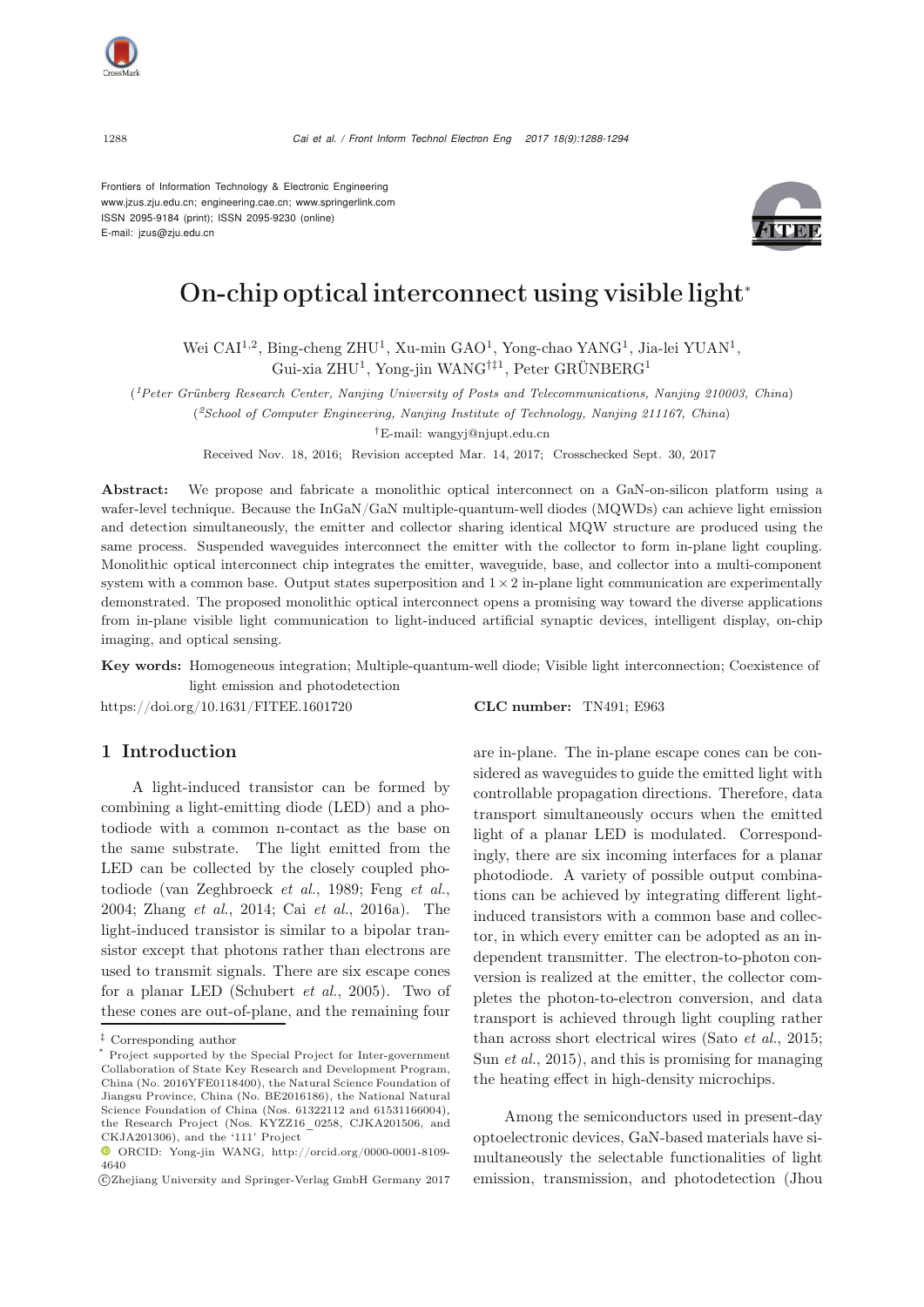*et al.*[,](#page-6-4) [2005](#page-5-3)[;](#page-6-4) [Brubaker](#page-5-4) *et al.*, [2013;](#page-5-4) Tchernycheva *et al.*, [2014](#page-6-4)). GaN-based LEDs and photodiodes can be fabricated using the same technology [\(Jiang](#page-5-5) *et al.*, [2014](#page-5-5); Li *[et al.](#page-5-6)*, [2015;](#page-5-6) Cai *[et al.](#page-5-7)*, [2016b](#page-5-7)). Over time, advancements in the epitaxial growth of GaN have enabled high-quality p-n junction GaN-based multiple quantum wells (MQWs) to be deposited on silicon substrates [\(Krost and Dadgar, 2002](#page-5-8); [Triviño](#page-6-5) *et al.*, [2015](#page-6-5)). The GaN-on-silicon platform can meet the requirements for mass production of the monolithic optoelectronic integration, which combines different optoelectronic elements on the same chip. The device limitations caused by the thick epitaxial films can be overcome using the mature silicon removal process and back-wafer etching of a suspended membrane (Li *[et al.](#page-5-9)*, [2014\)](#page-5-9), creating improved performance for [integrated](#page-5-10) [optoelectronic](#page-5-10) [devices](#page-5-10) [\(](#page-5-10)Noda and Fujita, [2009](#page-5-10); [Wierer](#page-6-6) *et al.*, [2009](#page-6-6)). Furthermore, the light emitted by a GaN-based emitter can be controlled by tuning the indium or aluminum contents in G[aN-based](#page-5-12) [MQWs](#page-5-12) [\(Kuykendall](#page-5-11) *et al.*, [2007;](#page-5-11) Qian *et al.*, [2008;](#page-5-12) [Chen](#page-5-13) *et al.*, [2011](#page-5-13)).

In the present paper, we report the realization of a monolithic integration of the emitter, waveguide, and photodiode on a single chip, which is fabricated using a wafer-level technique. The integrated device originates from a combination of two light-induced transistors, in which suspended waveguides are used for light coupling. The light from the emitter rather than electrons is transported through the waveguide to the collector, which leads to an induced photocurrent. The possible output combinations are investigated for potential on-chip optical interconnect using visible light.

### 2 Fabrication of the integrated device

The proposed optoelectronic device consists of emitter and collector, such that the fabrication technology for creating this device is identical to that for creating the LED and photodiode. A wafer-level technique is developed to manufacture the monolithic integrated device on a 2-inch GaN-on-silicon platform (Bai *[et al.](#page-5-14)*[,](#page-6-8) [2016](#page-5-14)[;](#page-6-8) [Wang](#page-6-7) *et al.*, [2016](#page-6-7); Yuan *et al.*, [2016\)](#page-6-8), which is composed of a 220-nm-thick p-GaN layer, a 250-nm-thick InGaN/GaN MQW, a 3.2-µm-thick n-GaN layer, a 400-nm-thick undoped GaN layer, a 900-nm-thick Al(Ga)N buffer layer, and a 200-µm-thick silicon substrate. The top layer is

first defined and etched down to n-GaN to form a mesa by inductively coupled plasma reactive ion etching (ICP-RIE) with  $Cl<sub>2</sub>$  and  $BCl<sub>3</sub>$  hybrid gases at flow rates of 10 and 25 sccm, respectively. Using the lift-off technique, 20 nm Ni/180 nm Au bilayers are evaporated onto the surface of the p-GaN and n-GaN layers, and p- and n-contacts are formed after annealing at  $500\,^{\circ}\text{C}$  in a N<sub>2</sub> atmosphere for 5 min. The waveguides are then patterned and etched with a depth of  $3.6 \mu m$  by ICP-RIE. The top device structures are protected by a photoresist, and then the silicon substrate is spin-coated with a photoresist and patterned by backside alignment photolithography. Both silicon removal and back-side thinning of the suspended membrane are conducted to obtain membrane-type optoelectronic devices on a 3-µmthick suspended membrane.

The schematic of the suspended optoelectronic device is illustrated in Fig. 1a. One n-electrode is shared by devices *A*, *B*, and *C*. Sharing the n-electrode is beneficial to the miniaturization of the integrated device, which is crucial to further high-density microchips. The p-electrodes with a diameter of 70 µm are fabricated on the mesa in the suspended-membrane region. Three suspended waveguides that are  $80$ - $\mu$ m long,  $3$ - $\mu$ m high, and 10µm wide are used for device connections. The common n-contact serves as the base. Device *C* acting as the photodiode is the common collector when device  $A$  or  $B$  (or both) is (are) used as the emitter(s). On the other hand, device *C* operating under LED mode becomes the common emitter when device *A* or  $B$  (or both) is (are) used as the collector(s). When the LEDs are turned on, photons are transported through the waveguides and absorbed in the photodiode, inducing photocurrent. Fig. 1b presents the light emission images when device *A* operating under LED mode is injected with a current of 800  $\mu$ A and device *B* is off. The p-electrode region is dark because the thick metal contact suppresses the light emission. Fig. 1c presents the light emission images for both devices *A* and *B* under LED operation with the same injection current of 800  $\mu$ A. For a suspended device, the emitted light could be confined and guided as waveguide modes due to the large [index](#page-6-9) [contrast](#page-6-9) [between](#page-6-9) [GaN](#page-6-9) [and](#page-6-9) [air](#page-6-9) [\(](#page-6-9)Sekiya *et al.*, [2015](#page-6-9); [Shokhovets](#page-6-10) *et al.*, [2015](#page-6-10)). The guided light propagates inside the suspended membrane and enters the air at the mesa and isolation trench facets.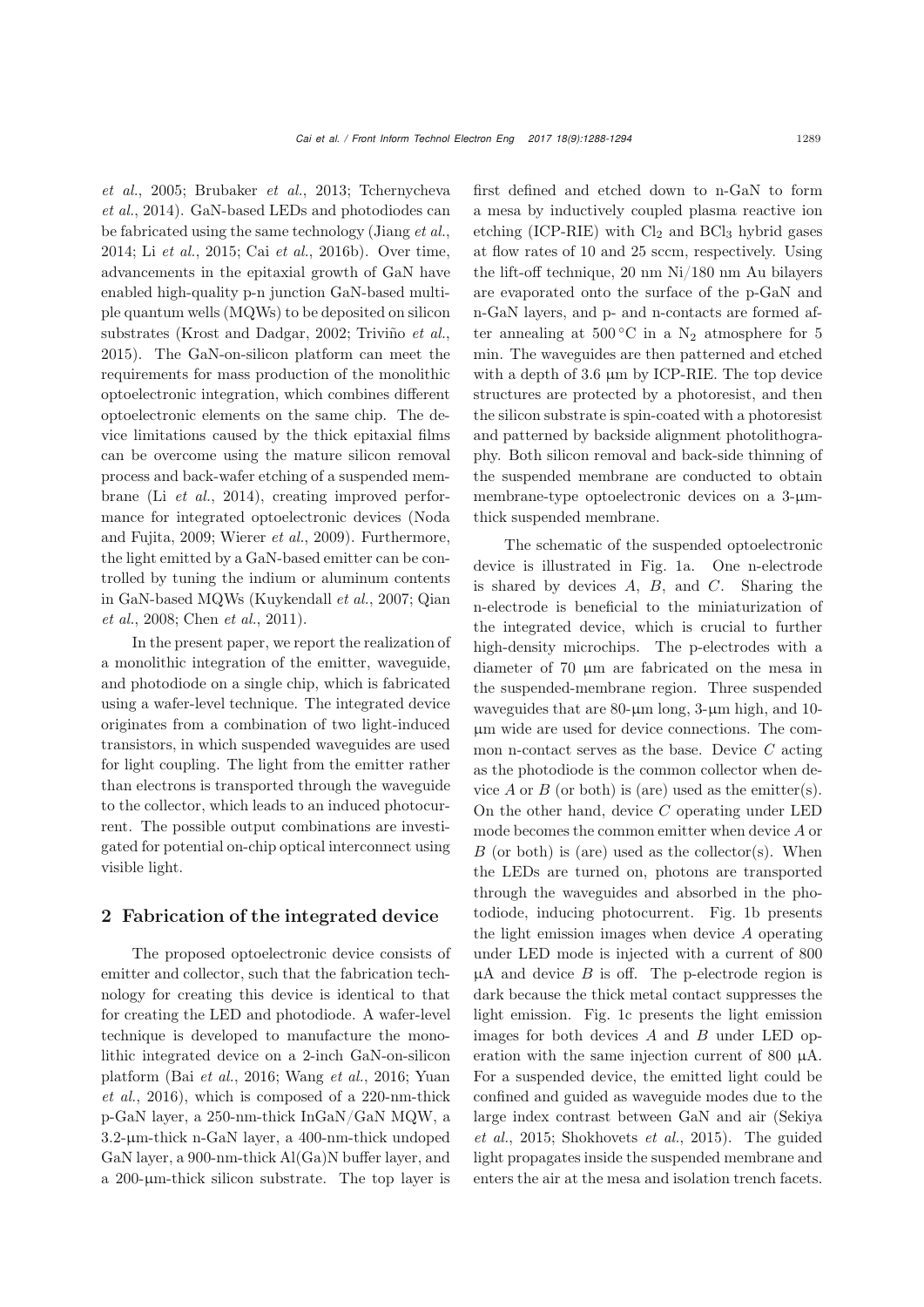

Fig. 1 Schematic of the proposed optoelectronic devices (a), light emission image when device *A* is under emitter operation and device  $B$  is off (b), and light emission image when both devices *A* and *B* are under emitter operation at 800 **µ**A (c) (References to color refer to the online version of this figure)

#### 3 Experimental results and discussion

The typical current-voltage performance of the suspended emitter is measured using an Agilent B1500A semiconductor device analyzer. Fig. 2a shows the measured current-voltage (*I*-*V* ) plot of the suspended emitter and it indicates that the turnon voltage is approximately 2.5 V. The inset of Fig. 2a presents the measured log-scaled electroluminescence (EL) plots for the suspended emitter. As shown in the inset, since the light emission intensity is modulated by the injection current of the emitter [\(Vučić](#page-6-11) *et al.*, [2010](#page-6-11); [McKendry](#page-5-15) *et al.*, [2012](#page-5-15); [Liao](#page-5-16) *et al.*, [2014](#page-5-16)), the emission increases as the injection current



Fig. 2 Measured current-voltage (*I* -*V* ) plot of device *C* (a) with the inset showing the EL spectra measured at different injection current levels, and the frequency-dependent capacitance-voltage (*C*-*V* ) plot of device *C* operating under photodiode mode (b) (References to color refer to the online version of this figure)

increases from 200 µA to 1 mA, and the dominant EL peak is measured at 454.6 nm at the injection current of 1 mA. Fig. 2b shows the capacitance-voltage (*C*-*V* ) behavior of device *C* at different frequencies from 50 to 250 kHz. The photodiode can be considered to be a parallel-plate capacitor when the bias voltage is lower than the turn-on voltage. Therefore, as a p-n junction diode, the width of the depletion region decreases as the bias voltage increases from *−*2 to 2 V, leading to an improved capacitance. The frequency dependence of the capacitance is clearly observed. In the bias range of 50 to 250 kHz, the measured capacitance decreases as the frequency increases.

The proposed device can be treated as a photonic integrated circuit composed of two emitters, a common collector, a common base, and suspended waveguides for light coupling to create two lightinduced transistors with a common base region for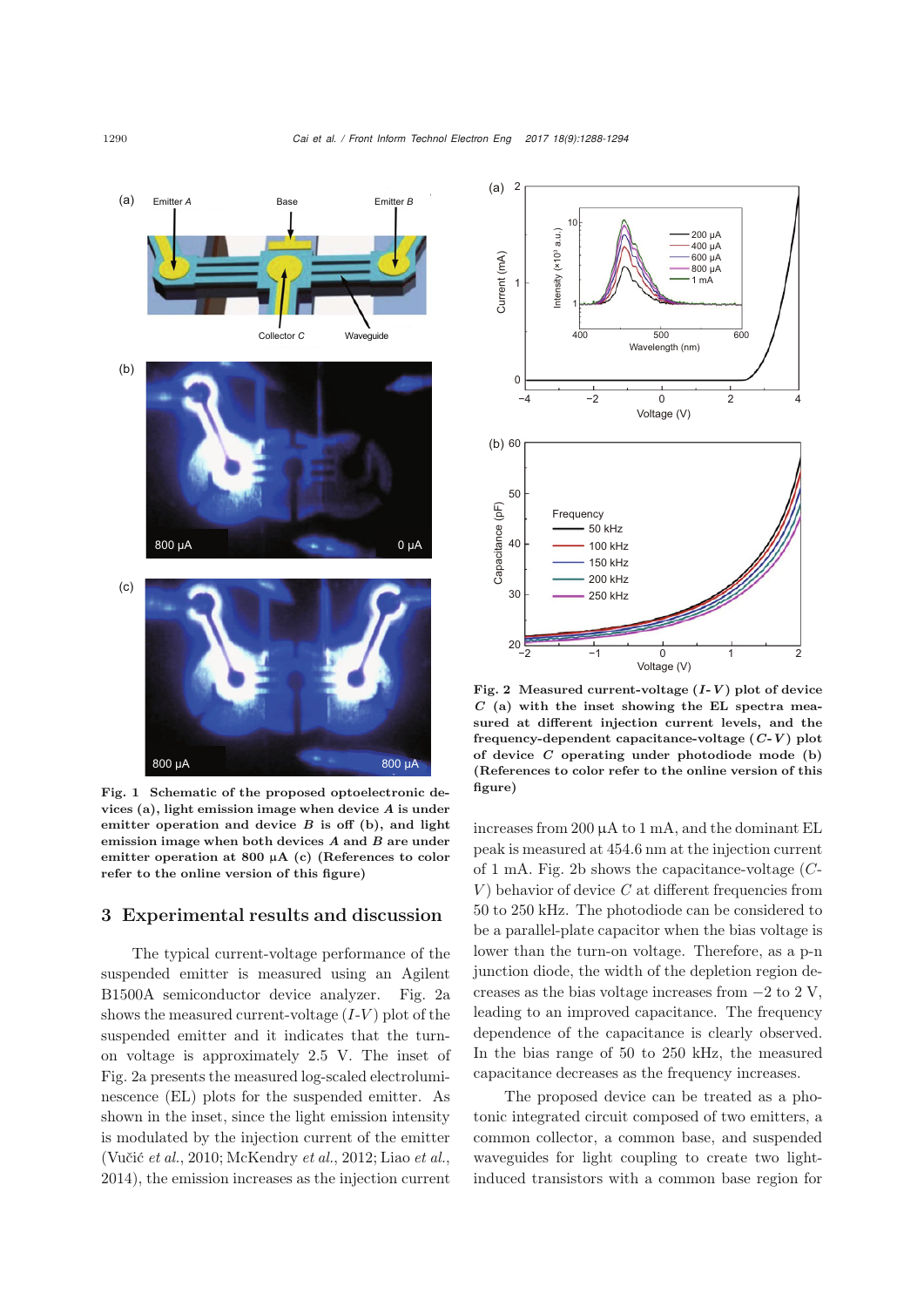on-chip optical interconnect. When the emitters are operating, the guided light propagates along the suspended waveguides and is detected by the photodiode. Fig. 3 shows the induced photocurrent of the photodiode measured with the bias voltage in the range of *−*4 to 2 V. Fig. 3a show the induced photocurrent of the photodiode when the injection currents are applied to emitter *A* at levels ranging from 0 to 800 µA and when the injection current of emitter  $B$  is 0  $\mu$ A. Because the light intensity is modulated by the injection current of the emitters, more light power is transported to the photodiode through the suspended waveguides with an increased injection current of the emitter, leading to an increased photocurrent. An increased photocurrent is observed with an increasing bias voltage of the photodiode from *−*4 to 2 V, which is consistent with the bias-voltage-dependent capacitance. Figs. 3b and 3c illustrate that, at the bias voltage of *−*4 V and when the injection current of emitter  $\vec{A}$  is  $\vec{0}$   $\mu$ A, the initial photocurrents of the photodiode are clearly observed at *−*16 and *−*25 nA, when the injection current levels of emitter  $B$  are 200 and 400  $\mu$ A, respectively. Furthermore, in Figs. 3a–3c, as the injection current of emitter *B* is increased from 0 to 400  $\mu$ A, emitter *B* is under operation mode and provides a stable supply of photons, indicating that there will be an initial induced photocurrent when emitter *A* operates. Fig. 3d shows the measured photocurrent when the injection current of emitter  $\vec{A}$  is 600  $\mu$ A and the injection current levels of emitter *B* are increased from  $0$  to 800  $\mu$ A. Fig. 3 indicates that the photons from different emitters can be accumulated.

To experimentally demonstrate that the proposed device works for on-chip optical interconnect, we need to confirm that the device can have four possible output combinations; namely, both emitters are turned off, emitter *A* operates with encoded output and emitter *B* is off, emitter *A* is off and emitter *B* is turn on for encoded output, and both emitters operate synchronously to output signals. As shown in Fig. 4a, both emitters are directly driven by an Agilent 33522A arbitrary waveform generator to modulate the emitted light, and the collector detects the guided light and completes photon-to-electron conversion. The bias voltage of collector *C* is 0 V, and the received electric signals are characterized using an Agilent DSO9254A oscilloscope without an amplifier and filtering process. The two emitters are driven



Fig. 3 Measured current-voltage  $(I-V)$  curves of the photodiode versus the injection current levels of emitter *A* ranging from 0 to 800 **µ**A when the injection currents of emitter  $B$  are  $0 \mu A$  (a), 200  $\mu A$  (b), and  $400 \mu A$  (c), and  $I-V$  curves of the photodiode versus the injection current of emitter *B* when the injection current of emitter *A* is 600 **µ**A (d)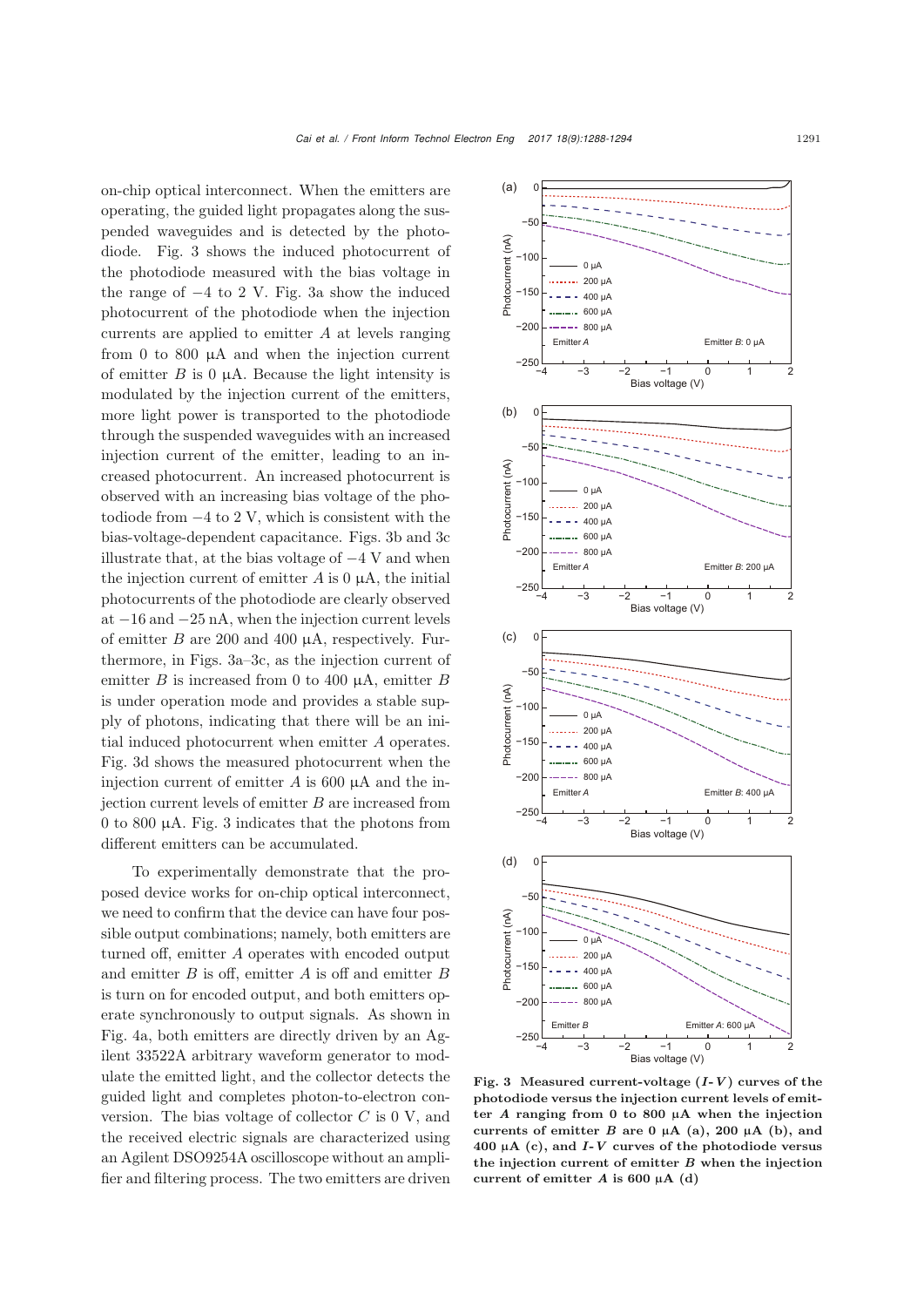

Fig. 4 Schematic of on-chip optical interconnect (a), the received signal when emitter *A* operates and emitter *B* is off (b), the received signal when emitter *A* is off and emitter  $B$  is turned on  $(c)$ , and the received signal when both emitters operate synchronously (d) (References to color refer to the online version of this figure)

at different modulation frequencies to differentiate various output states of the proposed device. When emitter *B* is turned off, emitter *A* is driven at 3.5 V to modulate the emitted light as a square wave signal at 100 kHz with a 12.5% duty cycle. Fig. 4b shows

the received electric signals at the collector. Then, emitter  $B$  is driven at 2.7 V to modulate the emitted light as a square wave at 200 kHz with a 25% duty cycle while emitter *A* is turned off. Fig. 4c shows the electric signals received at the collector. Because the modulation frequency is different, the two output signals can be clearly distinguished. Fig. 4d shows the electric signals received by photodiode *C* when both emitters operate synchronously to modulate the emitted light. The device can transform separable states into a superposition of states via the emitted light. Furthermore, there is no output signal when both emitters are turned off. The experimental results indeed demonstrate that the integrated optoelectronic device is operating properly to achieve the four output combinations for on-chip optical interconnect using visible light.

The proposed device can be used as two collectors, a common emitter, and a common base when device *C* operates under LED mode, and devices *A* and *B* are considered as two photodiodes. Fig. 5a shows the measured photocurrent of collector *A* with the bias voltage in the range of *−*4 to 2 V when the injection current is applied to emitter *C* at levels



Fig. 5 The measured photocurrent of collector *A* when emitter  $C$  is injected with the current levels ranging from 0 to 800 **µ**A (a), and the received signals for  $1 \times 2$  in-plane data transport (b)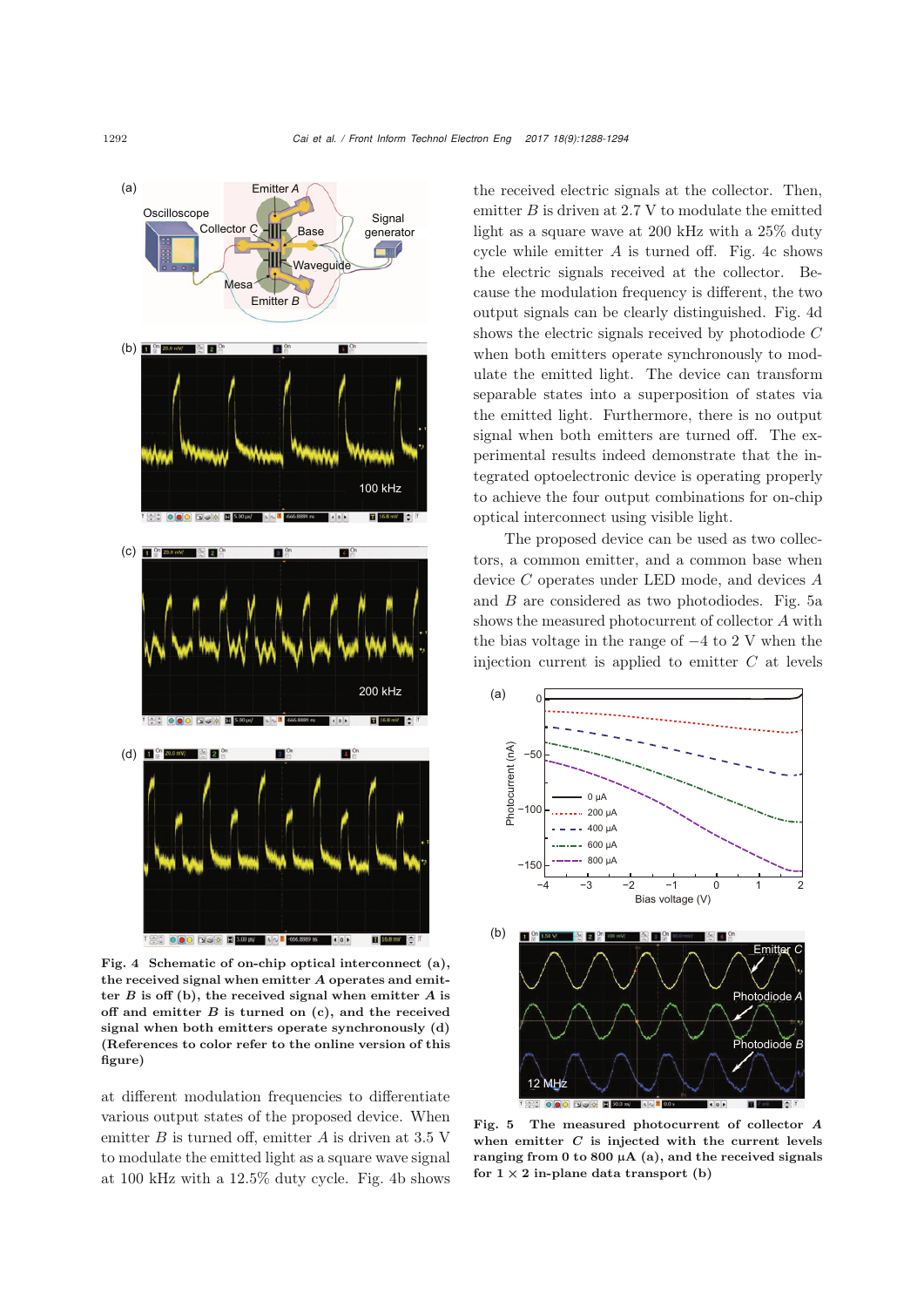ranging from 0 to 800  $\mu$ A. The induced photocurrent is increased with an increasing injection current of emitter *C*. Fig. 5b illustrates the received signals when emitter *C* is driven at 3.0 V to modulate the emitted light as a 12-MHz sinusoid. The experimental results demonstrate that the proposed device can realize the  $1 \times 2$  in-plane data transport using visible light.

#### 4 Conclusions

In summary, a wafer-level technique is developed for the realization of the on-chip photonic integration of an emitter, waveguide, and photodiode on a single chip. The proposed optoelectronic device consists of two emitters, a common collector, and a common base, and suspended waveguides are used for light coupling. The experimental results confirm that the integrated optoelectronic device can simultaneously obtain light emission, transmission, and photodetection, which potentially benefits many important applicational scenarios, such as advanced micr[oscopy](#page-5-18) [\(Dai](#page-5-17)[,](#page-5-18) [2017](#page-5-17)[\),](#page-5-18) [real-time](#page-5-18) [spectrometry](#page-5-18) [\(](#page-5-18)Cao *et al.*[,](#page-6-12) [2016](#page-5-18)[\),](#page-6-12) [and](#page-6-12) [visible](#page-6-12) [light](#page-6-12) [communication](#page-6-12) [\(](#page-6-12)Yang *et al.*, [2017](#page-6-12)). Separable states are transferred into a superposition of states via photons rather than electrons, and the device operates properly to achieve the combination of four output states when the proposed optoelectronic device is treated as two emitters, a common collector, and a common base. The 1 *×* 2 data transport can be achieved when the device is used as two collectors, a common emitter, and a common base. The techniques developed in our experiments will be of significant importance for on-chip optical interconnect using visible light.

#### References

<span id="page-5-14"></span>Bai, D., Wu, T., Li, X., *et al.*, 2016. Suspended GaN-based nanostructure for integrated optics. *Appl. Phys. B*,  $122(1):1-7.$ 

https://doi.org/10.1007/s00340-015-6293-8

- <span id="page-5-4"></span>Brubaker, M.D., Blanchard, P.T., Schlager, J.B., *et al.*, 2013. On-chip optical interconnects made with gallium nitride nanowires. *Nano Lett.*, 13(2):374-377. https://doi.org/10.1021/nl303510h
- <span id="page-5-1"></span>Cai, W., Gao, X., Yuan, W., *et al.*, 2016a. Integrated p-n junction InGaN/GaN multiple-quantum-well devices with diverse functionalities. *Appl. Phys. Expr.*, 9(5):052204. https://doi.org/10.7567/APEX.9.052204
- <span id="page-5-7"></span>Cai, W., Yang, Y., Gao, X., *et al.*, 2016b. On-chip integration of suspended InGaN/GaN multiple-quantum-well devices with versatile functionalities. *Opt. Expr.*, 24(6): 6004-6010. https://doi.org/10.1364/OE.24.006004
- <span id="page-5-18"></span>Cao, X., Yue, T., Lin, X., *et al.*, 2016. Computational snapshot multispectral cameras: toward dynamic capture of the spectral world. *IEEE Signal Process. Mag.*, 33(5): 95-108. https://doi.org/10.1109/MSP.2016.2582378
- <span id="page-5-13"></span>Chen, R., Tran, T.T.D., Ng, K.W., *et al.*, 2011. Nanolasers grown on silicon. *Nat. Photon.*, 5(3):170-175. https://doi.org/10.1038/nphoton.2010.315
- <span id="page-5-17"></span>Dai, Q., 2017. Functional imaging of one million neurons at synaptic resolution simultaneously with a novel videorate, sub-gigapixel microscopy at centimeter scale fieldof-view, sub-micron resolution. CSH Asia Conf. on Primate Neuroscience: Perception, Cognition and Disease Models, in press.
- <span id="page-5-0"></span>Feng, M., Holonyak, N.Jr, Hafez, W., 2004. Light-emitting transistor: light emission from InGaP/GaAs heterojunction bipolar transistors. *Appl. Phys. Lett.*, 84(1): 151-153. https://doi.org/10.1063/1.1637950
- <span id="page-5-3"></span>Jhou, Y., Chen, C.H., Chuang, R.W.K., *et al.*, 2005. Nitridebased light emitting diode and photodetector dual function devices with InGaN/GaN multiple quantum well structures. *Solid-State Electron.*, 49(8):1347-1351. https://doi.org/10.1016/j.sse.2005.06.002
- <span id="page-5-5"></span>Jiang, Z., Atalla, M.R., You, G., *et al.*, 2014. Monolithic integration of nitride light emitting diodes and photodetectors for bi-directional optical communication. *Opt. Lett.*, 39(19):5657-5660.

https://doi.org/10.1364/OL.39.005657

- <span id="page-5-8"></span>Krost, A., Dadgar, A., 2002. GaN-based optoelectronics on silicon substrates. *Mat. Sci. Eng. B*, 93(1):77-84. https://doi.org/10.1016/S0921-5107(02)00043-0
- <span id="page-5-11"></span>Kuykendall, T., Ulrich, P., Aloni, S., *et al.*, 2007. Complete composition tunability of InGaN nanowires using a combinatorial approach. *Nat. Mater.*, 6(12):951-956. https://doi.org/10.1038/nmat2037
- <span id="page-5-9"></span>Li, X., Shi, Z., Zhu, G., *et al.*, 2014. High efficiency membrane light emitting diode fabricated by back wafer thinning technique. *Appl. Phys. Lett.*, 105(3):2211- 2213. https://doi.org/10.1063/1.4890859
- <span id="page-5-6"></span>Li, X., Zhu, G., Gao, X., *et al.*, 2015. Suspended p-n junction InGaN/GaN multiple-quantum-well device with selectable functionality. *IEEE Photon. J.*, 7(6):1-7. https://doi.org/10.1109/JPHOT.2015.2499544
- <span id="page-5-16"></span>Liao, C.L., Ho, C.L., Chang, Y.F., *et al.*, 2014. High-speed light-emitting diodes emitting at 500 nm with 463-MHz modulation bandwidth. *IEEE Electron Dev. Lett.*, 35(5):563-565.

https://doi.org/10.1109/LED.2014.2304513

<span id="page-5-15"></span>McKendry, J.J., Massoubre, D., Zhang, S., *et al.*, 2012. Visible-light communications using a CMOS-controlled micro-light-emitting-diode array. *J. Lightw. Technol.*,  $30(1):61-67.$ 

https://doi.org/10.1109/JLT.2011.2175090

- <span id="page-5-10"></span>Noda, S., Fujita, M., 2009. Light-emitting diodes: photonic crystal efficiency boost. *Nat. Photon.*, 3(3):129-130. https://doi.org/10.1038/nphoton.2009.15
- <span id="page-5-12"></span>Qian, F., Li, Y., Gradečak, S., *et al.*, 2008. Multiquantum-well nanowire heterostructures for wavelengthcontrolled lasers. *Nat. Mater.*, 7(9):701-706. https://doi.org/10.1038/nmat2253
- <span id="page-5-2"></span>Sato, T., Takeda, K., Shinya, A., *et al.*, 2015. Photonic crystal lasers for chip-to-chip and on-chip optical interconnects. *IEEE J. Sel. Top. Quant. Electron.*,